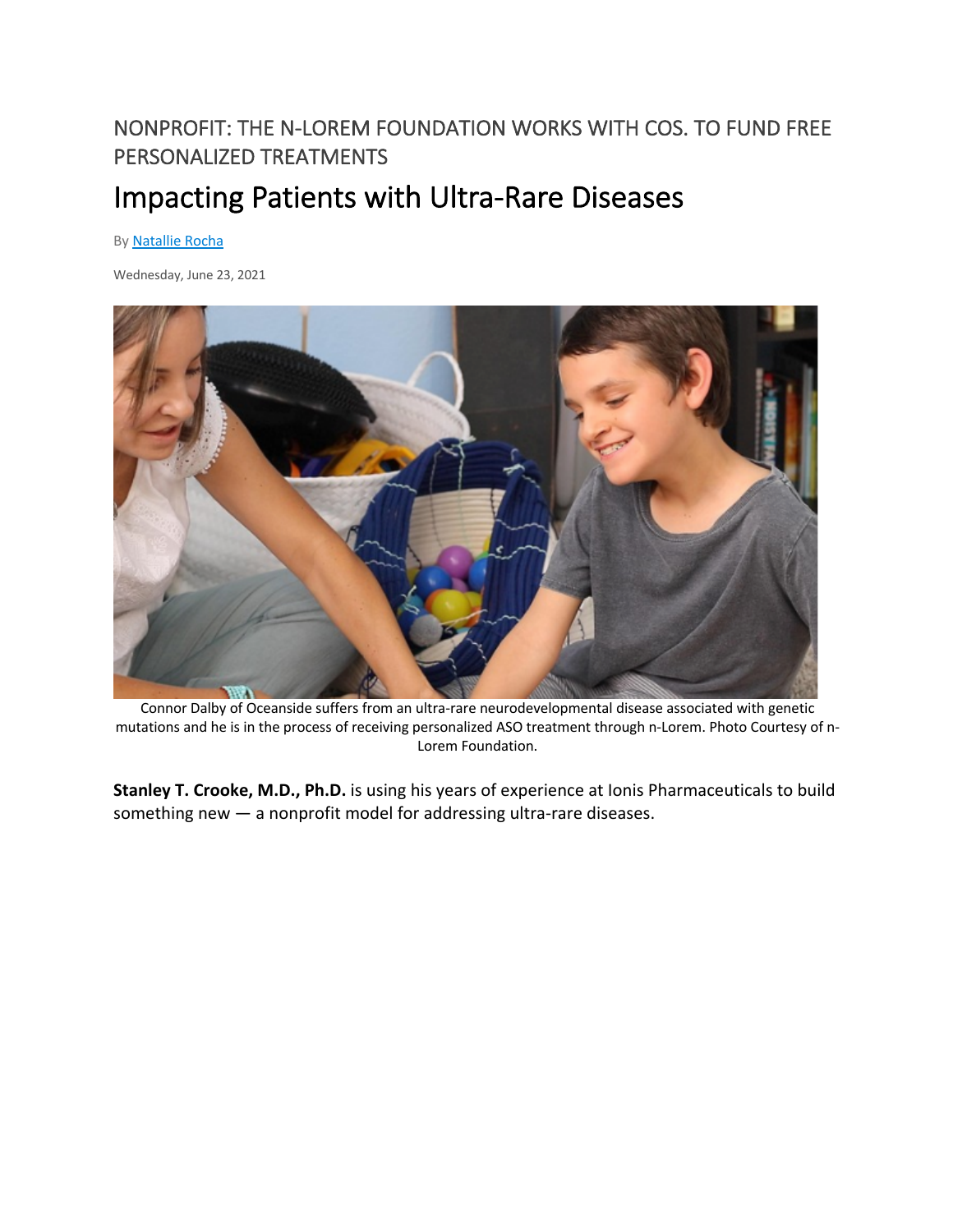

Stanley T. Crooke, M.D., Ph.D., Founder, Chairman & CEO, n-Lorem Foundation

Crooke recently retired from the board at Ionis, a company he founded in 1989, to focus his time on the n-Lorem Foundation a non-profit organization that uses antisense technology to provide free treatment for patients with ultra-rare diseases caused by genetic mutations.

The n-Lorem Foundation launched in January 2020 and builds off of Ionis' background in novel RNA-targeted therapeutics to develop experimental antisense oligonucleotides (ASOs) with the intention of treating patients who may be one of 30 or the only person in the world with a specific genetic disease.

Additionally, a key component of n-Lorem is partnering with biotechnology companies for discounted resources and organizations such as the Undiagnosed Disease Network and Rady Children's Hospital, which connects patients with the foundation.

The charitable organization received a total of nearly 80

applications in the first year and a half and is proceeding to treat more than 25 of these patients. Crooke expected only four or five applications in the first year but has been pleasantly surprised with n-Lorem's progress.

## **Gauging Impact and Success**

In a venture that is focused on developing unique medicine for only a handful of patients, Crooke said he gauges success by focusing on the patients he can help and learning more about these rare diseases.

"I think about it, one patient at a time and I think about it one family at a time," Crooke said.

In fact, one of the first patients being treated through the foundation is 11-year-old San Diegan, Connor Dalby who has an ultra-rare neurodevelopmental disease associated with mutations in X-linked CDKL5 or ARX genes and causes multiple seizures per day.

After years of trying to find out what was causing his condition and discovering that no commercial therapy could address his unique mutation, n-Lorem is helping the Dalby family by developing a specialized treatment for their son.

Crooke said that four or five years ago, he would not have conceived that this could be possible, but once he realized that the genomic technology could offer a solution for ultra-rare diseases he got to work.

## **Model for Innovation**

The organization's non-profit model allows it to tackle these diseases in a way that a